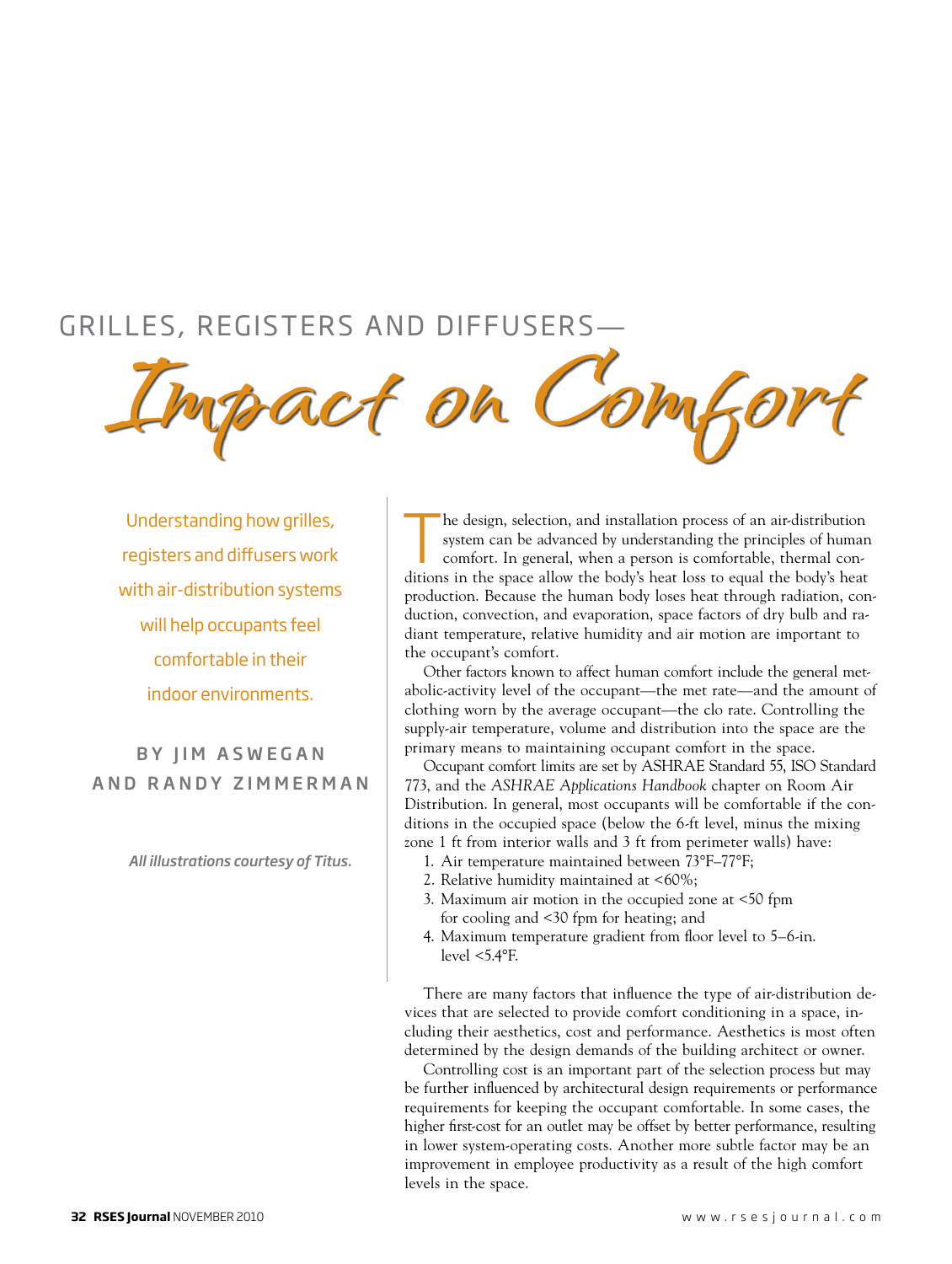

Figure 1 This image illustrates how air is discharged through a circular pattern outlet. This type of outlet typically discharges air in a 360-degree radius to nearly equal throw distance, and is generally used in devices with higher induction and shorter throw distance from the outlet—such as with VAVcooling applications.

Meeting the aesthetic demands and balancing the cost are important factors, but ensuring that the requirements for occupant comfort are met requires selecting and installing air outlets with adequate performance characteristics. These

selection criteria should include: the supply-air pattern; ceiling effect; outlet placement (throw, drop, spread); and factors affecting room noise levels.

## **Air patterns**

There are two basic types of air patterns produced by an air outlet. The first is the circular pattern shown in Figure 1. Outlets producing a circular pattern where air is discharged in a full 360-degree radius to nearly equal throw distance are usually devices with higher induction and shorter throw distance from the outlet.

The circular pattern is preferred for VAV-cooling applications because air hugs the ceiling better having less drop during minimum- and maximumflow conditions.

The second air pattern type is known as a cross-flow pattern, shown in Figure 2. Outlets that produce a cross-flow pattern have an individual discharge jet that can leave the outlet in one or more directions. Cross-flow air patterns throw the air a longer distance from the outlet but with less induction, and they tend to lose surface effect during cooling conditions when the jet velocity slows to less



Figure 2 Outlets that produce a cross-flow air pattern, illustrated here, throw the air a longer distance from the outlet—but crossflow patterns have less induction, and tend to lose surface effect during cooling conditions when the jet velocity slows to less than 100 fpm.

# **Air outlets**

The three basic types of air outlets are grilles, registers and diffusers. Grilles or registers equipped with an integral damper may be mounted directly onto a wall or attached to a spi-

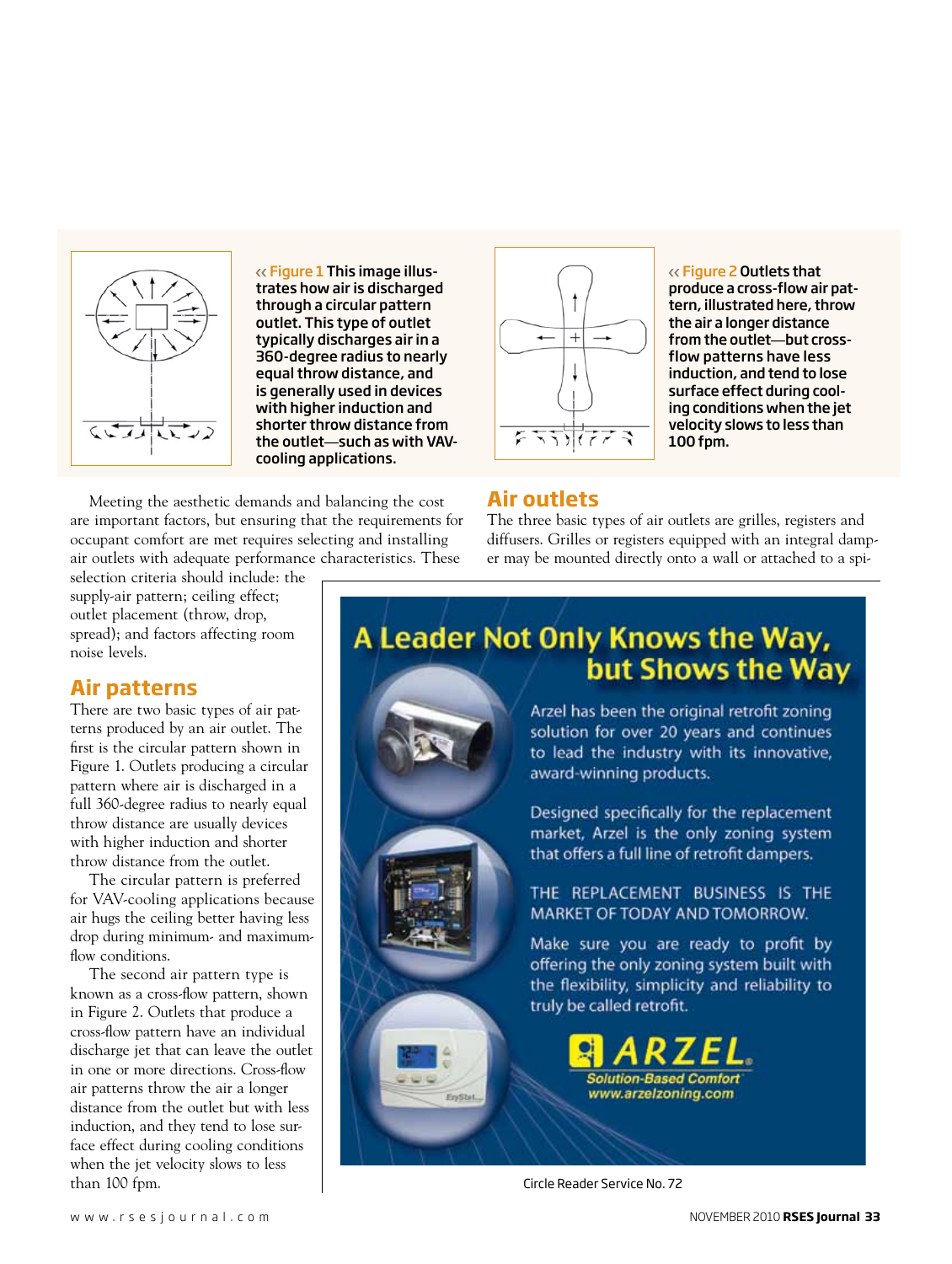ral duct. Diffusers are typically mounted at the ceiling, but also can be mounted exposed on the end of a vertical air duct. Linear diffusers can be mounted in either a ceiling or sidewall location.

For cooling applications, the location of an outlet relative to a horizontal surface will impact the throw distance and the vertical drop distance of the air from the centerline height of the outlet. If a cool-air jet is discharged from a sidewall outlet within 18 in. of a parallel ceiling surface, a negative pressure pocket above the jet will form to draw the air up to the ceiling surftace, which will lengthen the throw and minimize the drop distance from the outlet.

If the outlet is mounted between 2 ft and 4 ft below the ceiling and the grille is equipped with adjustable blades in a horizontal orientation, the air can be deflected up 20 degrees to push the air upward and establish ceiling effect. When the grille is located more than 4 ft below the ceiling surface, the air can be deflected up to minimize drop, but probably will not establish ceiling effect and will throw the air a shorter distance. If a sidewall outlet is equipped with adjustable blades in the vertical orientation, air can be spread from a zero-degree discharge deflection to a 45-degree deflection. The 45-degree deflection will shorten the throw and minimize the drop.

For sidewall outlets mounted directly to the side of a spiral duct, there are two rules to follow:

- 1. The air velocity in the main duct should be less than 800 fpm; and
- 2. The static pressure loss across the outlet and any damper assembly must be more than 1.4 times the velocity pres sure in the main duct to prevent air from being in duced through the grille by the force of the main duct supply air.

With ceiling-mounted supply-air diffusers, any obstruction in the air stream where the angle of discharge from the edge of the outlet to the obstruction is greater than 15 degrees can result in unwanted downward drafts into the occupied zone.

For ceiling supply outlets mounted more than 12 in. below the ceiling surface, when the air pattern is cross-flow, the air will discharge downward at an angle of approximately 30 degrees. For circular air patterns, the air will discharge from the outlet in a horizontal deflection, but the throw distance will be 30% shorter than with ceiling effect.

At the point of intersection where two air jets collide, the air will deflect downward. This vertical jet may cause drafts in the occupied area. With cross-flow air patterns, if the cool air jet has not reached a perpendicular wall surface before slowing to a velocity of less than 100 fpm, buoyancy may cause the jet to leave the ceiling and cause drafts in the occupied zone.

For continuous, linear air diffusers, the throw distance will be impacted by the length of the active section. To avoid excessive throw distances, place a 12-in. blank off section after every 48-in. active section; or a 24-in. blank off section after every 96-in. active section. Alternating airflow directions also can help control the throw discharge distance.

Many supply-air outlets are available with adjustable-pattern controllers to deflect the air horizontally, vertically or somewhere in between. These outlets are not adjusted by the manufacturer to match the intended field application. Care should be taken to instruct the responsible party to properly adjust the air pattern prior to system commissioning.

## **Sound considerations**

Another important factor in the selection process is sound. ASHRAE handbooks provide guidance for the appropriate sound levels in various applications. Knowing how to manage the air-distribution product installation may impact the resulting sound level in the space after occupancy.

In order to prevent any additional sound impact from the upstream ductwork, the noise at the discharge of the terminal unit must be attenuated to a level 10 dB below the rated value of the outlet. If this noise is not attenuated, it will create an additional or dominant noise that will carry into the space being served. Internally lined ductwork at the terminalunit discharge and acoustic flex on the diffuser inlet are common solutions.

Inlet-duct conditions also contribute to variances in sound. Manufacturers' catalog performance data is typically based on results of tests conducted in accordance with ASHRAE or ISO Standards, as specified. ASHRAE Standard 70 for Air Distribution Devices requires three diameters of straight duct with a flow straightener for proper sound tests.

 Since all duct conditions at a jobsite are not going to meet the three diameters of straight duct used for testing standards, additional care should be taken to ensure inlet